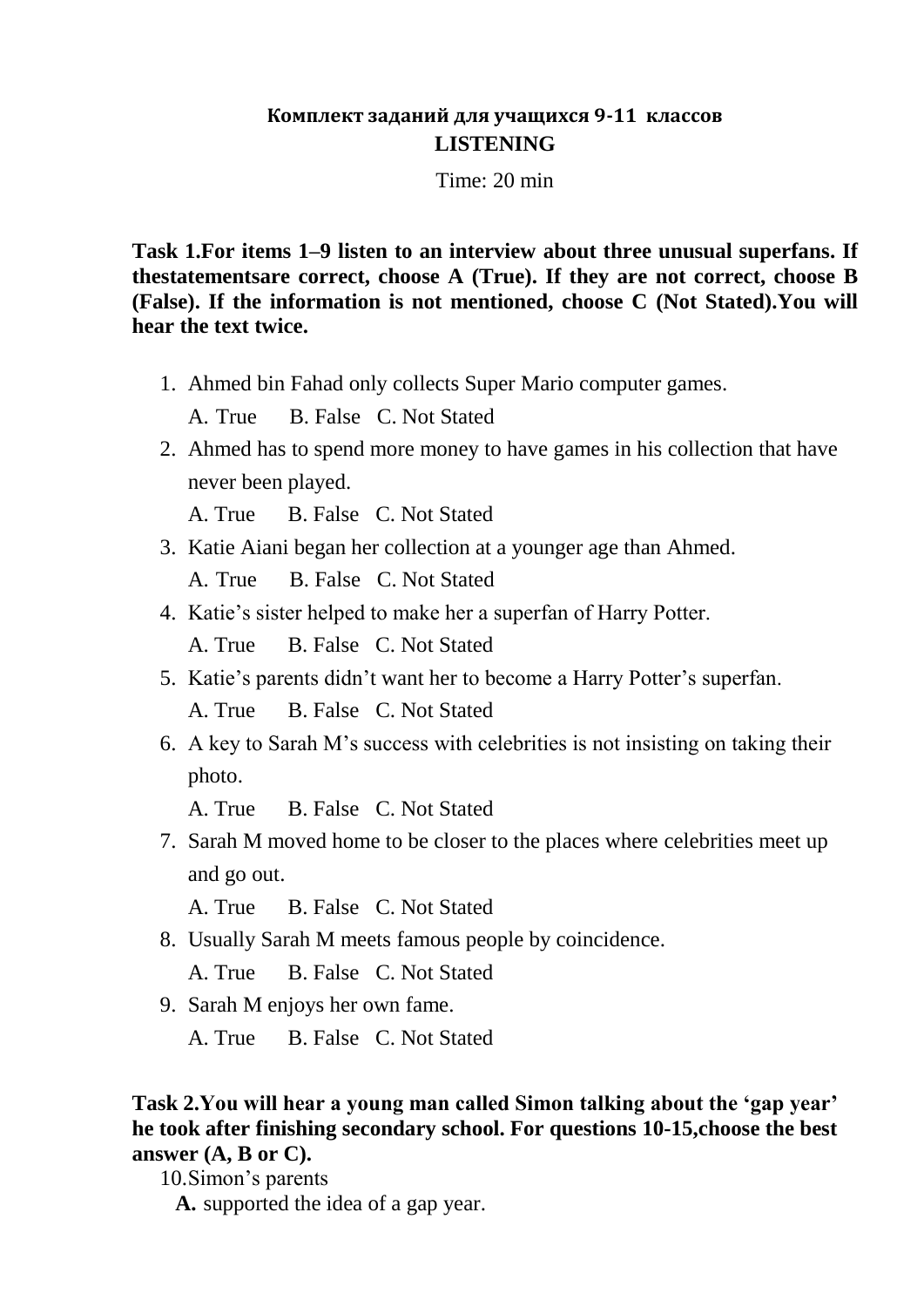**B.** preferred him to continue his education.

**C.** wanted him to work until he retired.

### 11.What was the main reason Simon wanted a gap year?

- **A.** to become independent.
- **B.** to get away from his family.
- **C.** to forget about his schooldays.

### 12.What did Simon enjoy about working in France?

- **A.** He learnt to pick fruit.
- **B.** He improved his language skills.
- **C.** He became interested in Vietnam.

#### 13.When Simon got to Australia he

- **A.** got a job in a zoo.
- **B.** had no money left.
- **C.** bought a pet.

#### 14.Simon ended his gap year

- **A.** working as a waiter.
- **B.** travelling as a tourist.
- **C.** in the USA and Brazil.

15.How did his gap year affect Simon?

- **A.** He was encouraged to diet.
- **B.** He decided to follow a different career.
- **C.** He wanted to go to university when he was older.

### **Transfer your answers to the answer sheet!**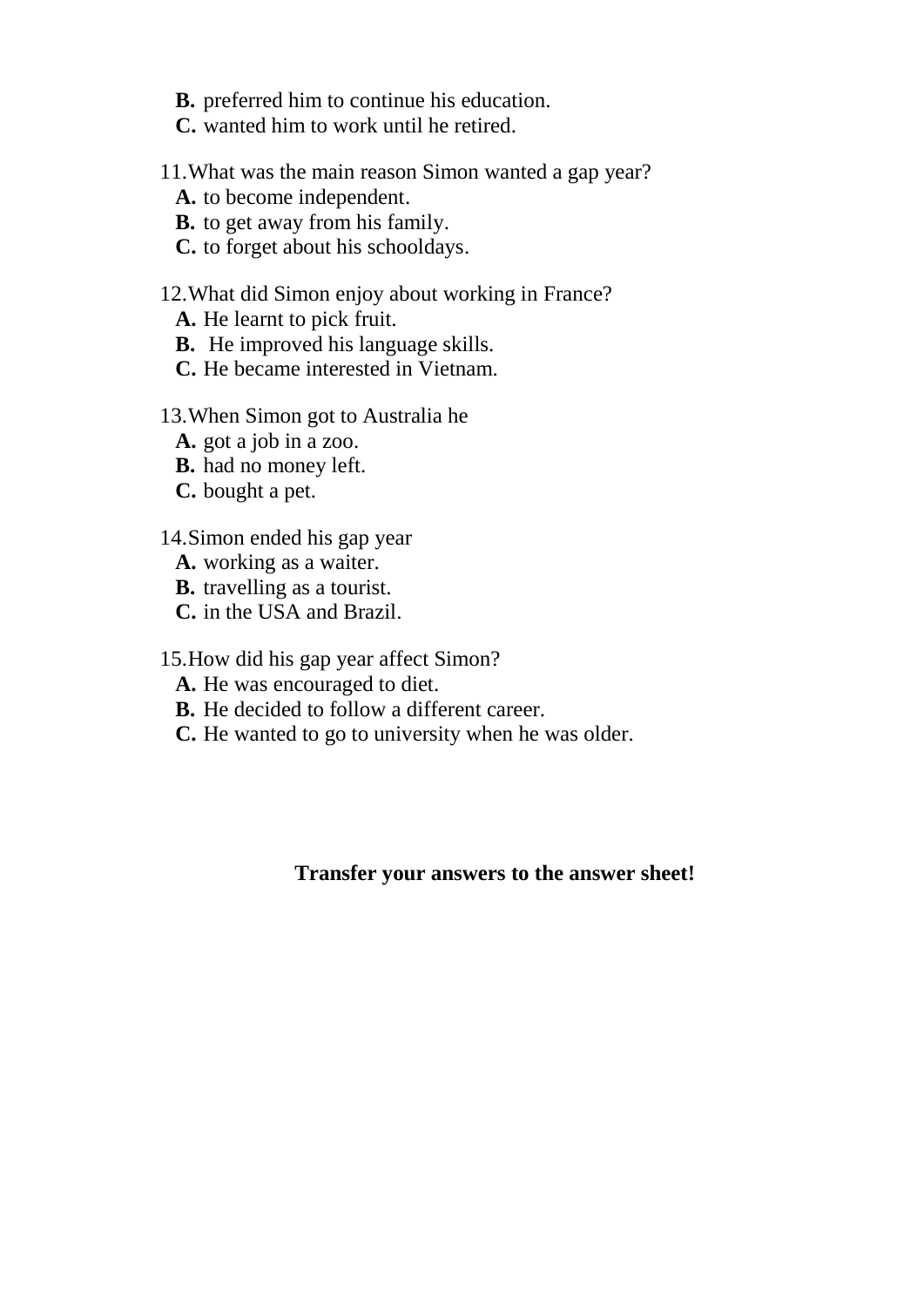### **READING**

### **Time: 30 minutes**

**Task 1. You are going to read а magazine article about theme parks in Britain. Fоr questions 1-15 choose from the theme parks (А-Е). The theme parks may be chosen more than оnсе.** 

### **Of which theme parks are the following stated?**

- 1. We had no previous experience of places like this.
- 2. Some of the children showed they were frightened on а certain ride.
- 3. The children were all young enough to enjoy it.
- 4. It was good that you could find somewhere to rest.
- 5. It was more enjoyable than we had expected.
- 6. The children disagreed about what was the most frightening ride.
- 7. The surroundings are not particularly attractive.
- 8. We didn't mind having to wait to go on the rides.
- 9. The children wanted to stay longer than we did.
- 10. One of the rides seemed to finish very quickly.
- 11. We were glad that the children couldn't go on а certain ride.
- 12. One of the children had а better time than we had expected.
- 13. It makes а claim which is accurate.
- 14. None of the rides would frighten young children very much.
- 15. The manner of some employees seemed rather unfriendly.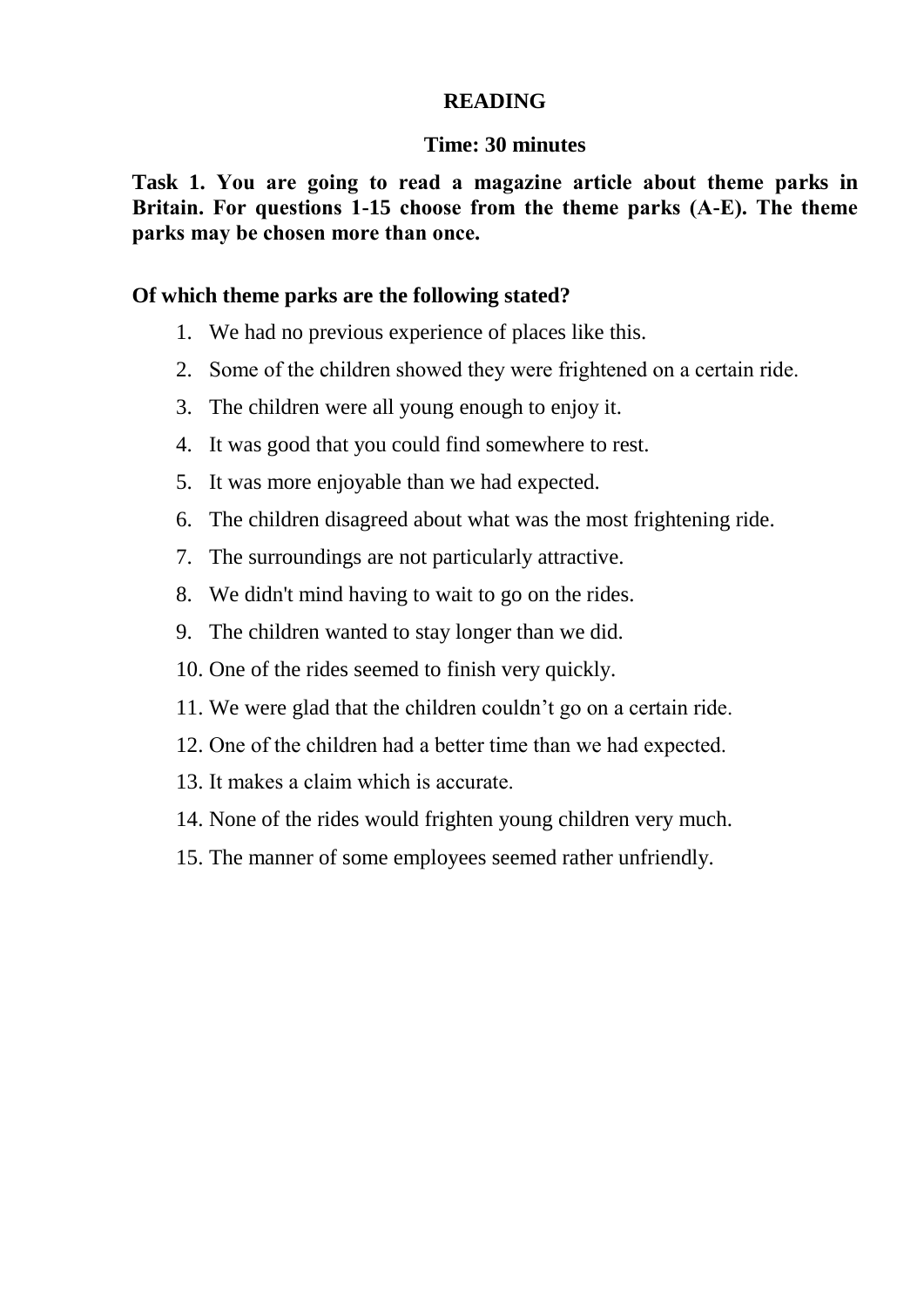#### **Variations on а Theme**

# **lf you're thinking of taking children to а theme park, there are dozens to choose from in Britain. We asked five families to test the best.**

#### **A Fun Island – The Burns family**

Last year we went to а huge theme park in the US and we thought that Fun Island might seem dull by comparison. In fact, we were impressed. The park tries hard to cater for young children, so our thrее-уеаr-оld didn't feel left out. The kids all loved the Crocodile Ride and the Giant Wheel. There's а special dodgems ride for the very young kids, which was а great success. For older children, there are sсаriеr rides, such as Splash Out, where you end up jumping in а pool! After five hours, Steve and I were ready to call it a day, but the children objected because they were having such fun. Our only criticism would be that the park is slightly lacking in atmosphere and the sсеnеrу leaves something to be desired. But the staff areехtrеmеlу helpful and we felt it was clean, well-organized and very securityconscious.

#### **B Wonderland - The McМillan family**

None of us had been to а theme park before, so we didn't know what to expect. We thought Оsсаr might be too young, but he adored it. He was in heaven on the Mountain Тrаin, and раrtiсulаrlу liked Little Land, with its small rерliсаs of famous buildings that were at his level! The older children enjoyed the ferries wheel, and loved driving the toy cars on a proper road layout. We spent six hours there and were glad that there were places where you could put your feet up. The landscaping is perfect and the staff very helpful and friendly. And there's something for еvеrуоnе, adults included.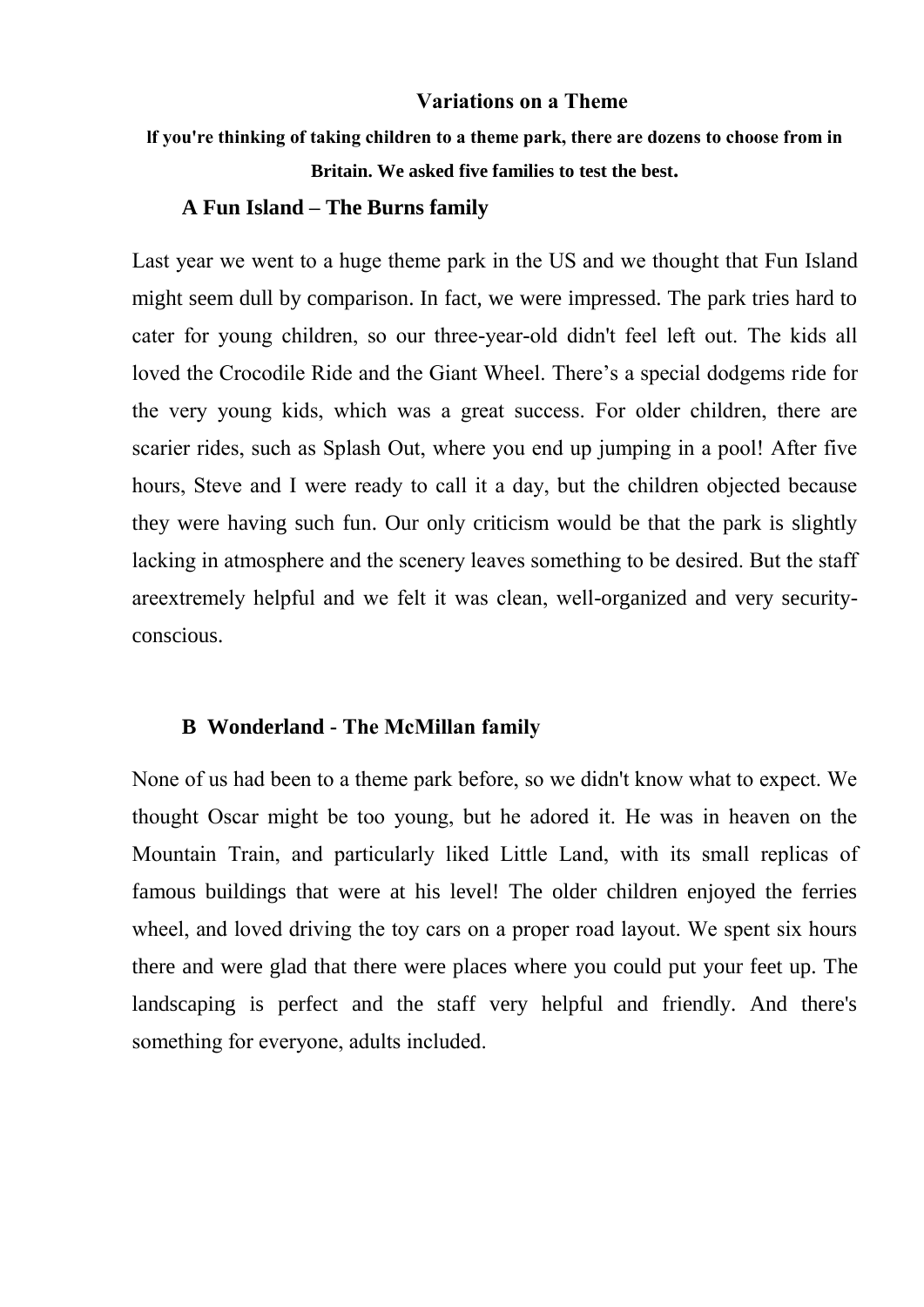#### **C Adventure World - The Jeffree family**

After seven hours we felt there was still а lot to see. The children loved the BigТорСirсus, which had а fantastic trapeze act and kept us on the edge of our Seats. We went on the Теrrоr Line and, although the girls were rather scared and kept their eyes shut most of the time, they said they'd enjoyed it. Their favorite ride was Running River, where you think you're going to get soaked, but you don't. For уоunger children, Тоу Land is great fun. The children had а look at the new ride. FеаrFасtоr, but we breathed а sigh of relief when they found that they were too small to go on it! The park is so well designed that even queuing for rids isn't too boring. It's spotlessly clean, and the staff are great. On one ride I couldn't sit with both girls, so а member of staff оffеrеd to go with one of them.

#### **D Тhе Great Park - The Langridge family**

We arrived at one o'clock and were disappointed that the park was only open until 5 р.m. This is а super theme park for younger children because the rides аrеn't too terrifying. I'm а rеаl coward but even I enjoyed myself. We all adored Exotic Travels, а boat ride which starts off quite tamely and then becomes terrific fun. We queued for half an hour for Lightning River, and then it was over before we knew it! I wouldn't go on the Big Leap, but if you have been a little nerve, it looked great. If the children had been а little older, they might have found it а bit tame, but they were all in the right age group and they loved it.

#### **E Fantasy World - The Breakall family**

According to the park's advertising there is "No Limit to the Fun", and we certainly felt that was true. Europe's tallest rоllеr-соаstеr, the Rocket, dominates the skyline, and Веn thought it was the most terrifying of the rides, although Jennie said the Наngеr, where you hang upside-down 30 meters above the ground, was even worse! There are а dozen or so main rides, which the older children went on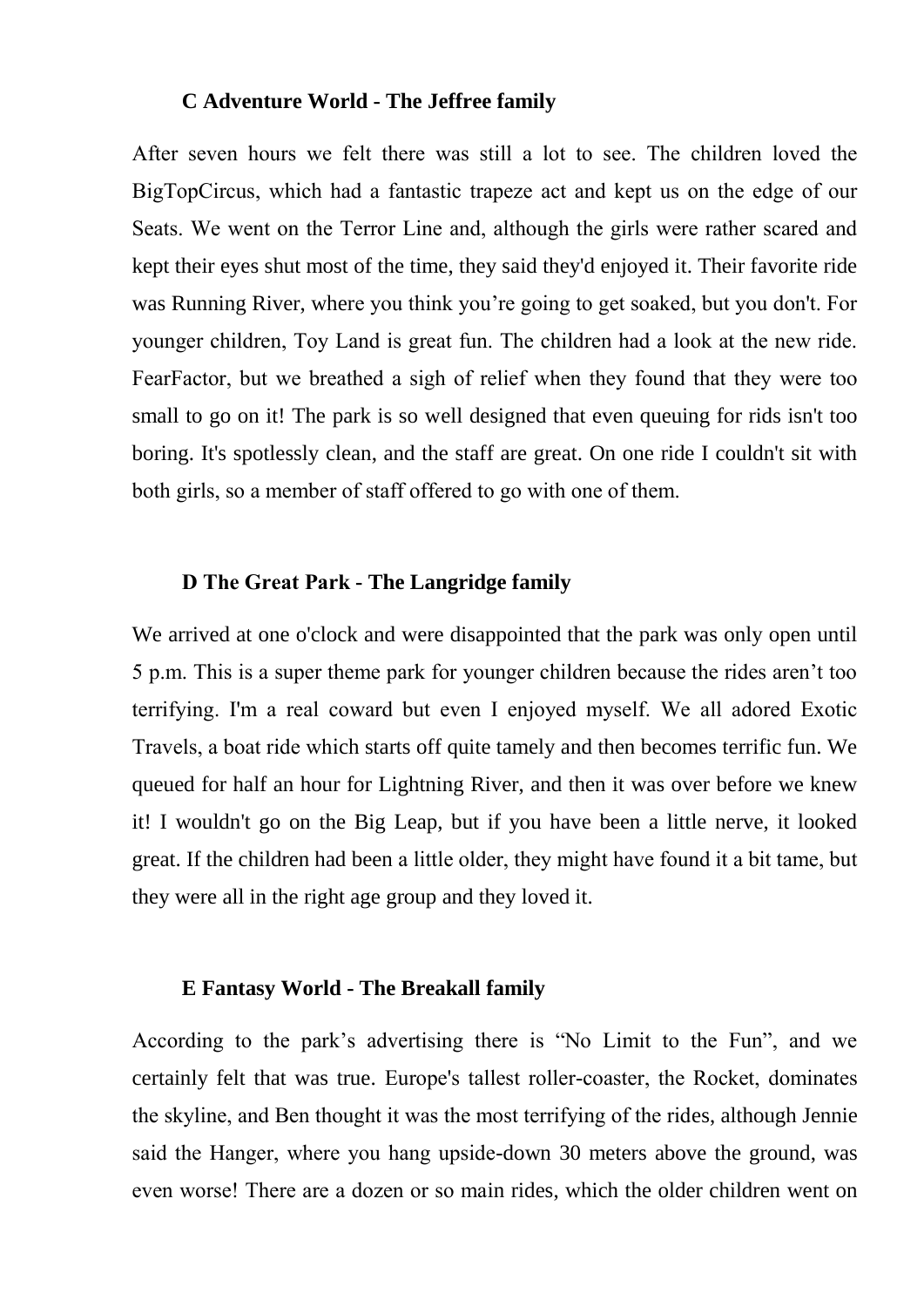several times. Sаrаh was too small for а couple of them, but enjoyed the Long Slide. We found the staff attitudes were mixed. Some of them were great with the younger children, but the welcome wasn't always as warm. You need а full day to enjoy Fantasy World. We wouldn't have dared tell the kids we were going home early.

### **Transfer your review to the answer sheet!**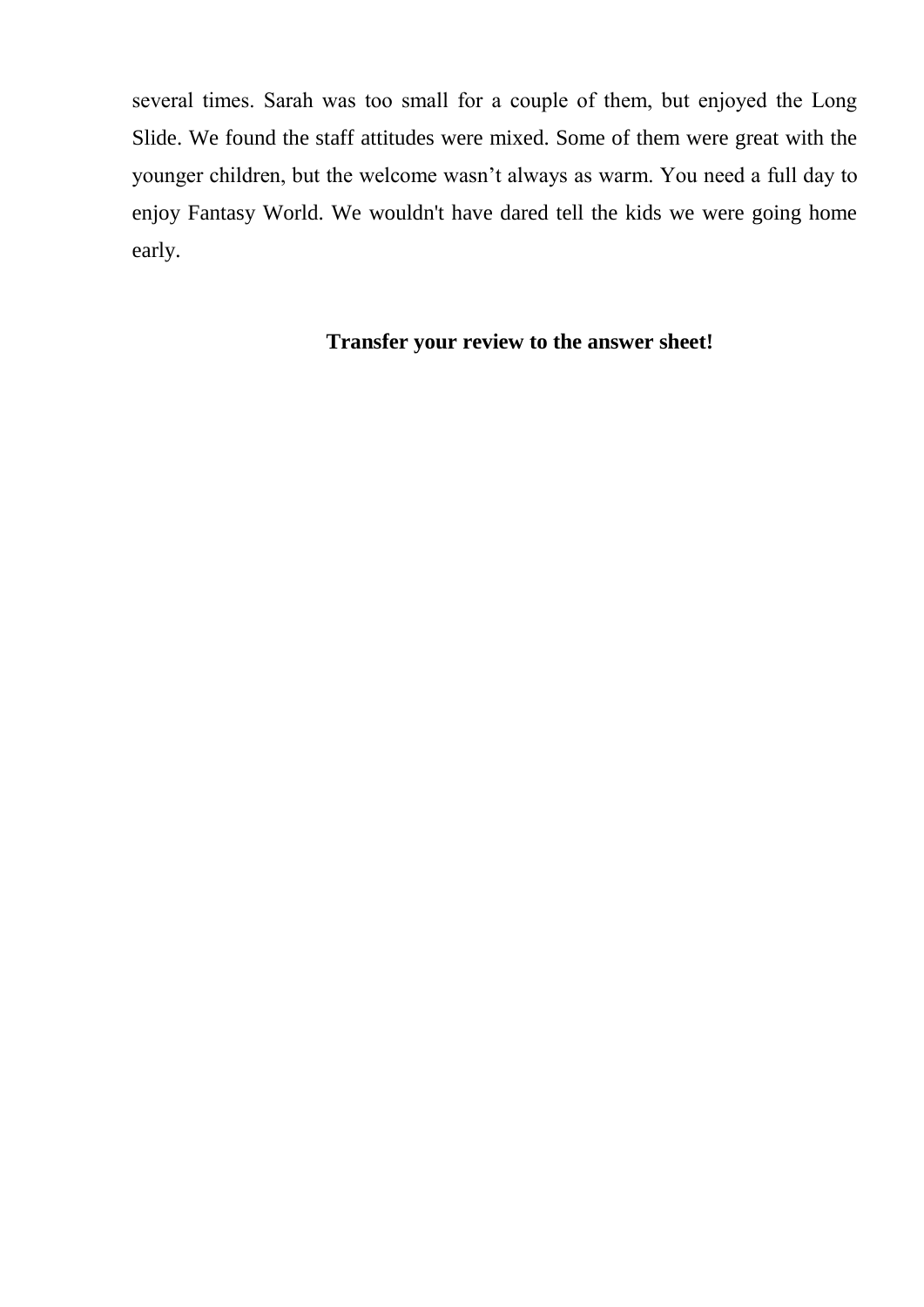### **USE OF ENGLISH**

#### **Time: 30 min.**

**Task 1.For questions 1-8, read the text below. Use the word given in capitals at the end of some of the lines to form a word that fits in the gap in the same line. There is an example at the beginning (0).** 

Write your answers in **CAPITAL LETTERS** on the **answer sheet**.

Example:

0 **INCIDENCE** 

### **Exercise and happiness**

| There is evidence to show that regular exercise and sport are      |                  |
|--------------------------------------------------------------------|------------------|
| associated not only with physical fitness but also with a          |                  |
| lower (0) _____ of depression. Scientists have been                | <b>INCIDENT</b>  |
| conducting research to discover why people who exercise            |                  |
| on a regular (1) _____ frequently report that physical             | <b>BASE</b>      |
| activity improves                                                  |                  |
| their mood, making them feel calmer and less $(2)$ _____.          | <b>APPREHEND</b> |
| Explanations as to precisely why it is mood-enhancing              |                  |
| differ, with some researchers arguing that exercise may be         |                  |
| acting as $a(3)$ ______ from negative thoughts, while others       | <b>DIVERT</b>    |
| claim that it is developing a $(4)$ ____ of a new skill that is    | <b>MASTER</b>    |
| the most $(5)$ _______ factor.                                     | <b>SIGNIFY</b>   |
| In addition, it is $(6)$ ______ true that the social contact which | <b>DENY</b>      |
| participation in sporting activities often involves also plays     |                  |
| its part in mood enhancement.                                      |                  |
| Whatever the reasons may be why $(7)$ _____ activity should        | <b>VIGOUR</b>    |
| have such a powerful effect on how people feel, it has been        |                  |
| shown that exercise is as potent as any medication against         |                  |
| $(8)$ _____.                                                       | <b>DEPRESS</b>   |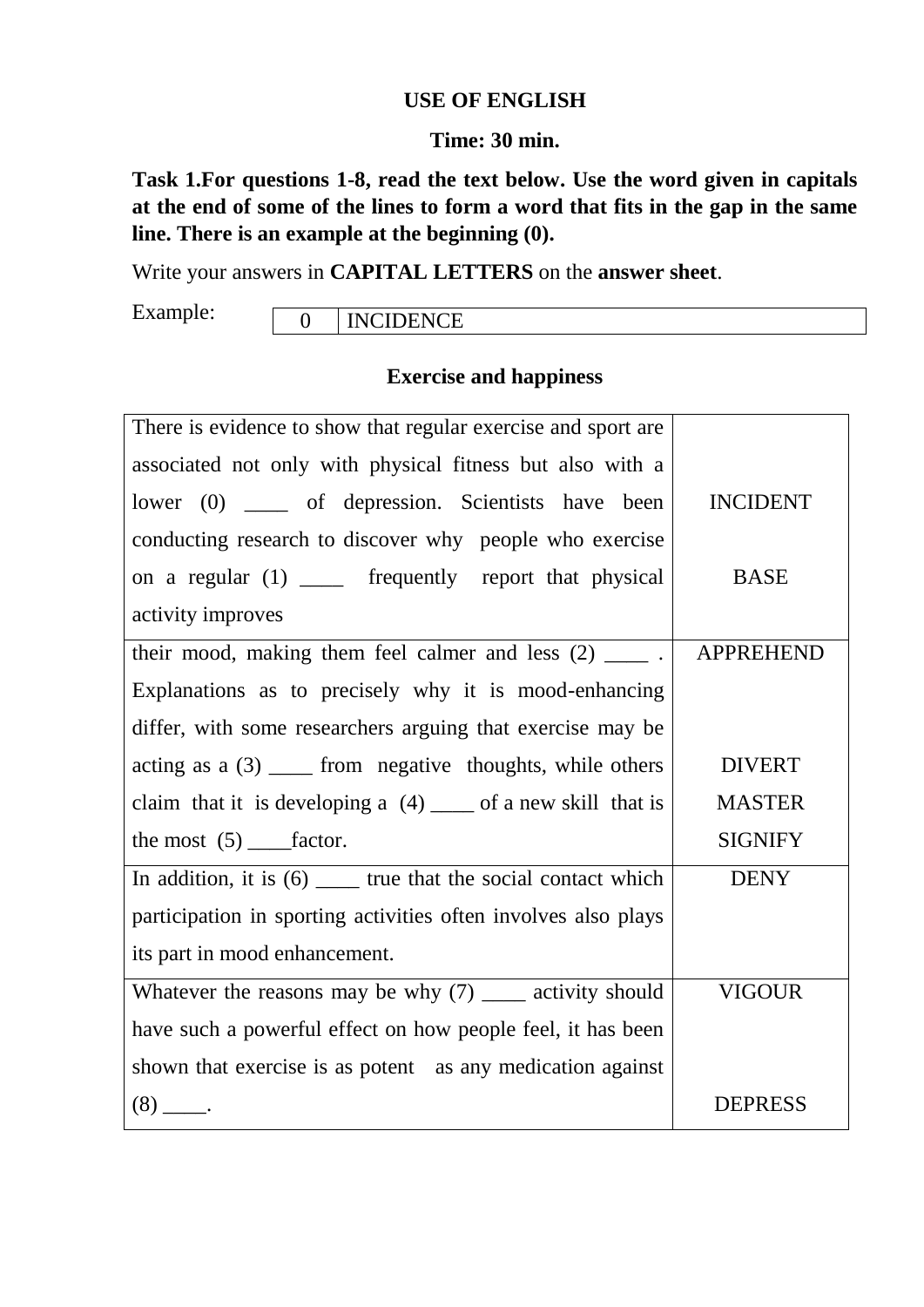**Task 2.For questions 9-14, complete the second sentence so that it has a similar meaning to the first sentence, using the word given. Do not change the word given. You must use between three and six words, including the word given. Do not use contracted forms.** 

Example:

0 Milly burst out laughing when she saw herself in the mirror.

### **SIGHT**

Mary burst into \_\_\_\_\_\_\_\_\_\_\_\_\_\_\_\_\_\_\_\_\_\_\_ herself in the mirror.

0 laughter when she caught sight of

9 They all assume that James will be willing to work late.

### **GRANTED**

Everyone \_\_\_\_\_\_\_\_\_\_\_\_\_\_\_\_\_\_\_\_\_\_\_\_ that James will be willing to work late.

10 As far as I am concerned, this is the best college to study at.

### **RATHER**

There study at than this one.

11 You need to make up your mind about the topic for your report soon.

### **COME**

You must \_\_\_\_\_\_\_\_\_\_\_\_\_\_\_\_\_\_\_\_\_\_\_\_\_ about the topic for your report soon.

12 Given that Sarah has not contacted us, I think she probably caught her flight.

### **MISSED**

If Sarah \_\_\_\_\_\_\_\_\_\_\_\_\_\_\_\_\_\_\_\_\_\_\_\_\_\_\_\_\_\_\_\_\_have been in touch with us.

13 My boss said I should do some work on my French so I could take part in meetings.

### **BRUSH**

|           | My boss encouraged |  | so I could take part in |  |  |
|-----------|--------------------|--|-------------------------|--|--|
| meetings. |                    |  |                         |  |  |

14 Tina said she was pleased I had let her know what was going on.

### **PICTURE**

Tina thanked me \_\_\_\_\_\_\_\_\_\_\_\_\_\_\_\_\_\_\_\_\_\_\_\_\_\_\_\_ about what was going on.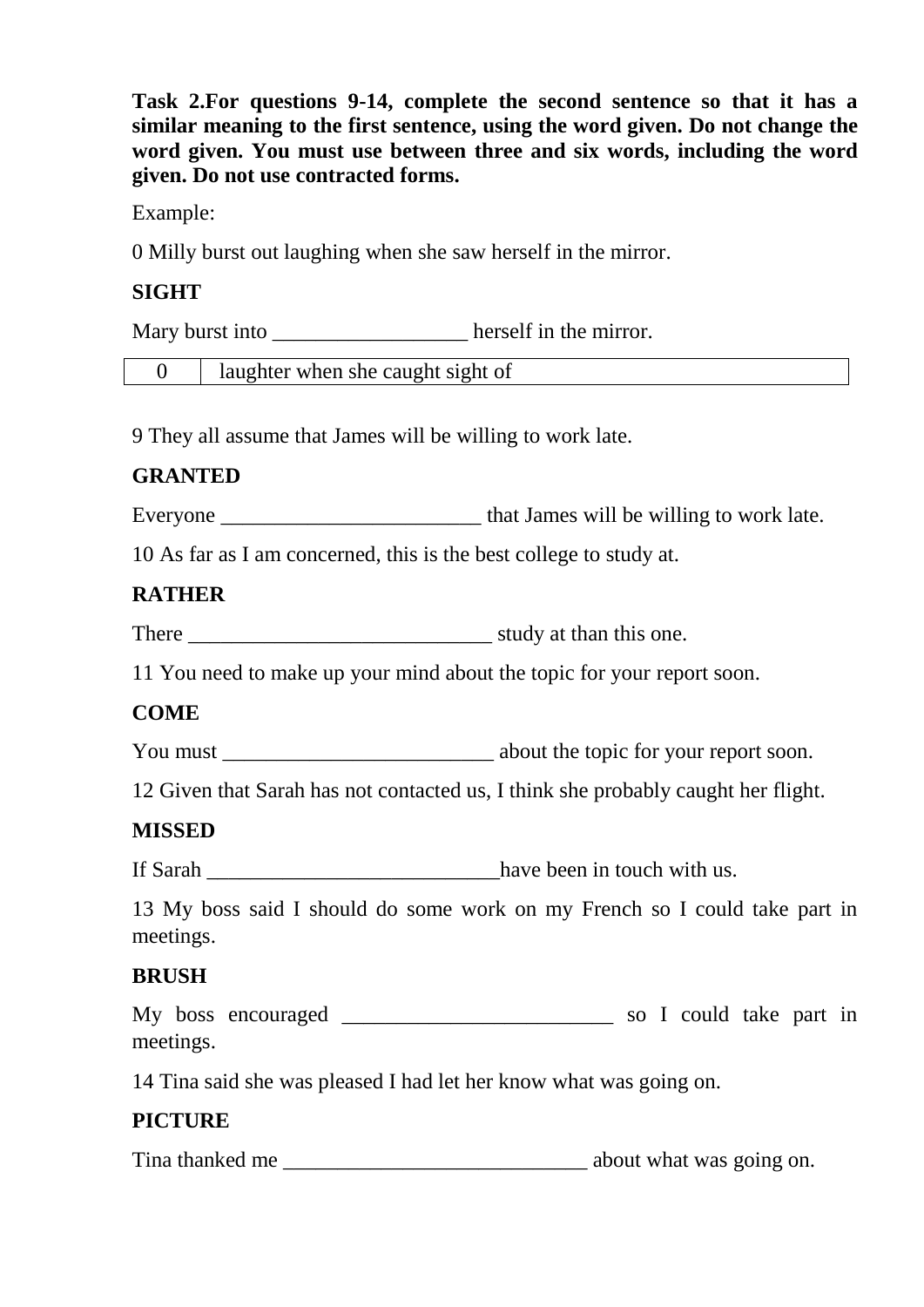**Task 3.For questions 15-20 put the events in chronological order (1-6). The earliest one should be the first.**

| 15 Hundred Years' War         |  |
|-------------------------------|--|
| 16 Wars of the Roses          |  |
| 17 Irish War of Independence  |  |
| 18 Norman Conquest of England |  |
| 19 World War II               |  |
| 20 Third Crusade              |  |

# **Transfer your answers to the answer sheet!**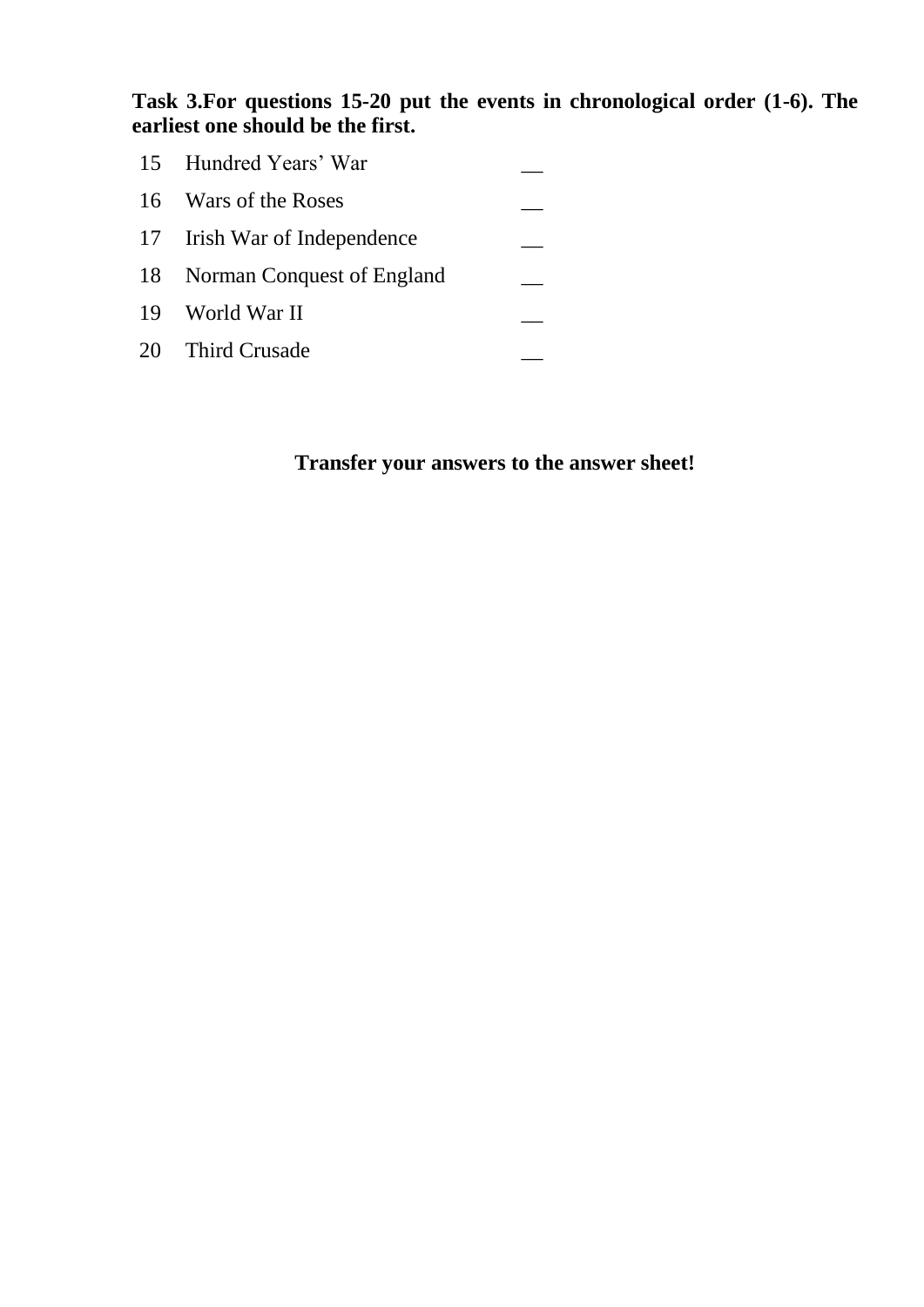### **WRITING**

### **Time: 40 minutes**

You have seen this announcement in *Leisure and Entertainment* magazine

Could you live without television for a week?

Write and tell us what difference it would make to your life.

We will publish the best article.

### **Write your article in 120-180 words in an appropriate style.**

Use the following plan:

– give a title to your article;

– make an introduction (give an answer for the proposed question by paraphrasing it);

– support your answer with some examples and/or reasons;

– write a conclusion (summarise what you wrote in your article, comment on the topic or give your opinion one last time, end your article in an interesting way).

**Transfer your answers to the answer sheet!**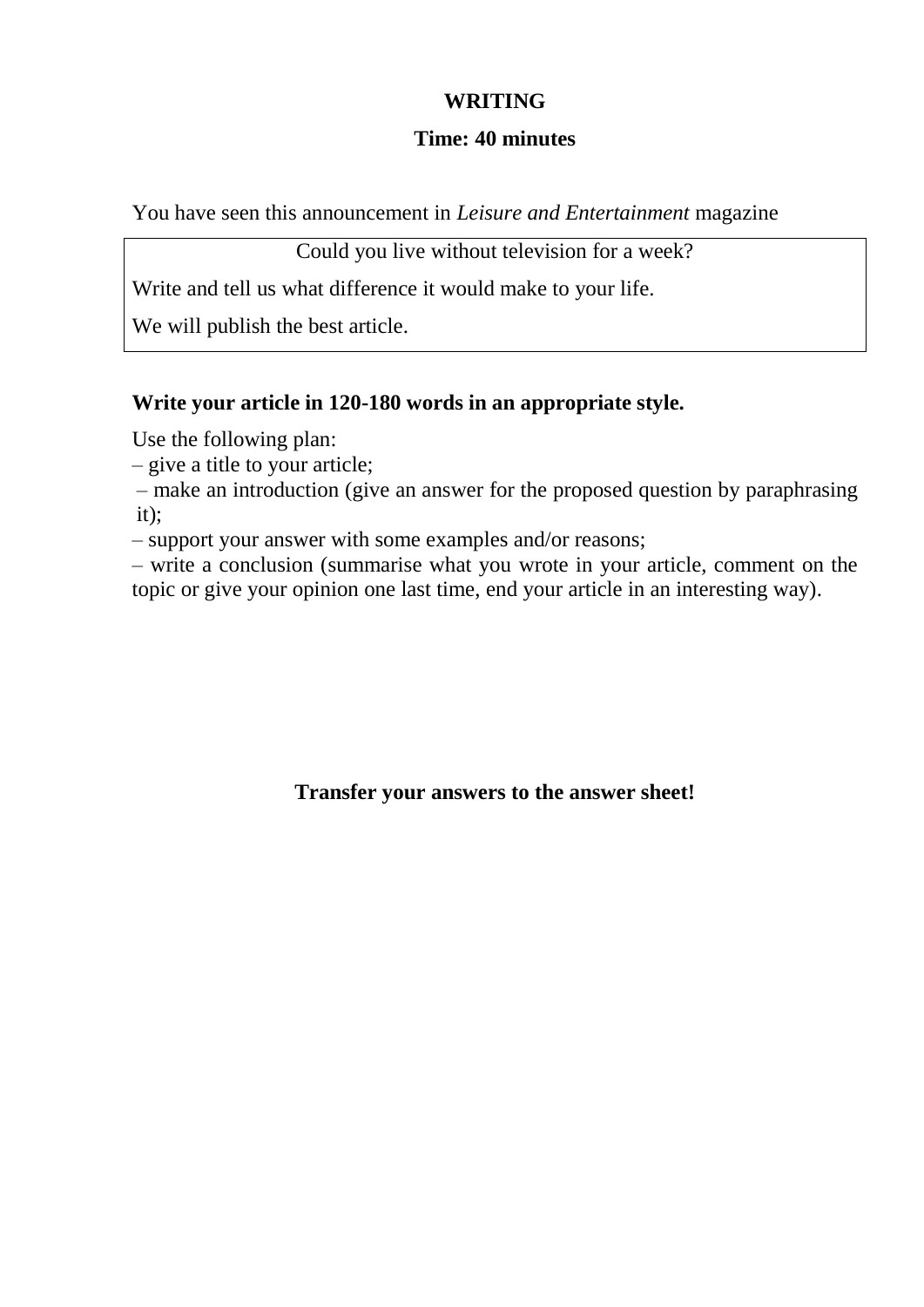#### **Tapescript: Task 1**

**Presenter:** The worlds of art, culture and entertainment would be nothing if it wasn't for the passion of the fans who follow them. Today on *Media Watch*, instead of looking at singers, writers or artists, we're looking at their fans, or rather, superfans, people who love something so much that they dedicate most of their time, thought, and often money, to their passion. Here to tell us about three unusual superfans is Andrew Lloyd. Andrew, what sort of things can turn normal people into superfans?

**Andrew:** It can be anything, really. For example, in the case of Ahmed bin Fahad, a police employee from Dubai, it's computer games.

**Presenter:** A lot of people love computer games.

- **Andrew:** Yes, I know, but Ahmed is a fan of computer games made by one company.
- **Presenter:** Oh? Which one?
- **Andrew:** Nintendo. He's in the Guinness Book of Records for his massive collection of Nintendo games. Would you believe, he's got every edition of Super Mario ever made, as well as many other games made by Nintendo.
- **Presenter:** Wow! How old is he? Has he been collecting for a long time?
- **Andrew:** He's 33 or 34. Actually, one thing I've discovered about superfans is that they usually start young. In the case of Ahmed, he started when he was just five, when his parents gave him a console as a gift.
- **Presenter:** How expensive is it to collect old computer games?
- **Andrew:** *Very* expensive. Just imagine. He has about 8,000 items in his collection. And don't forget that collectors often buy two copies of each game - one for playing and the other for their collection.
- **Presenter:** You said superfans usually start young. Could you give us another example?
- **Andrew:** There's a Harry Potter superfan who's spent £40,000 on her Harry Potter collection. Her name's Katie Aiani and she started when she was just 11.
- **Presenter:** Oh, so Katie started her collection much later than Ahmed. But that's the usual age to start reading the Harry Potter books, I suppose.
- **Andrew:** Yes, although the unusual thing is that at first she made fun of her sister for reading the first Harry Potter book. But then her sister forced her to read it. She finished the whole book in one night and then became a superfan.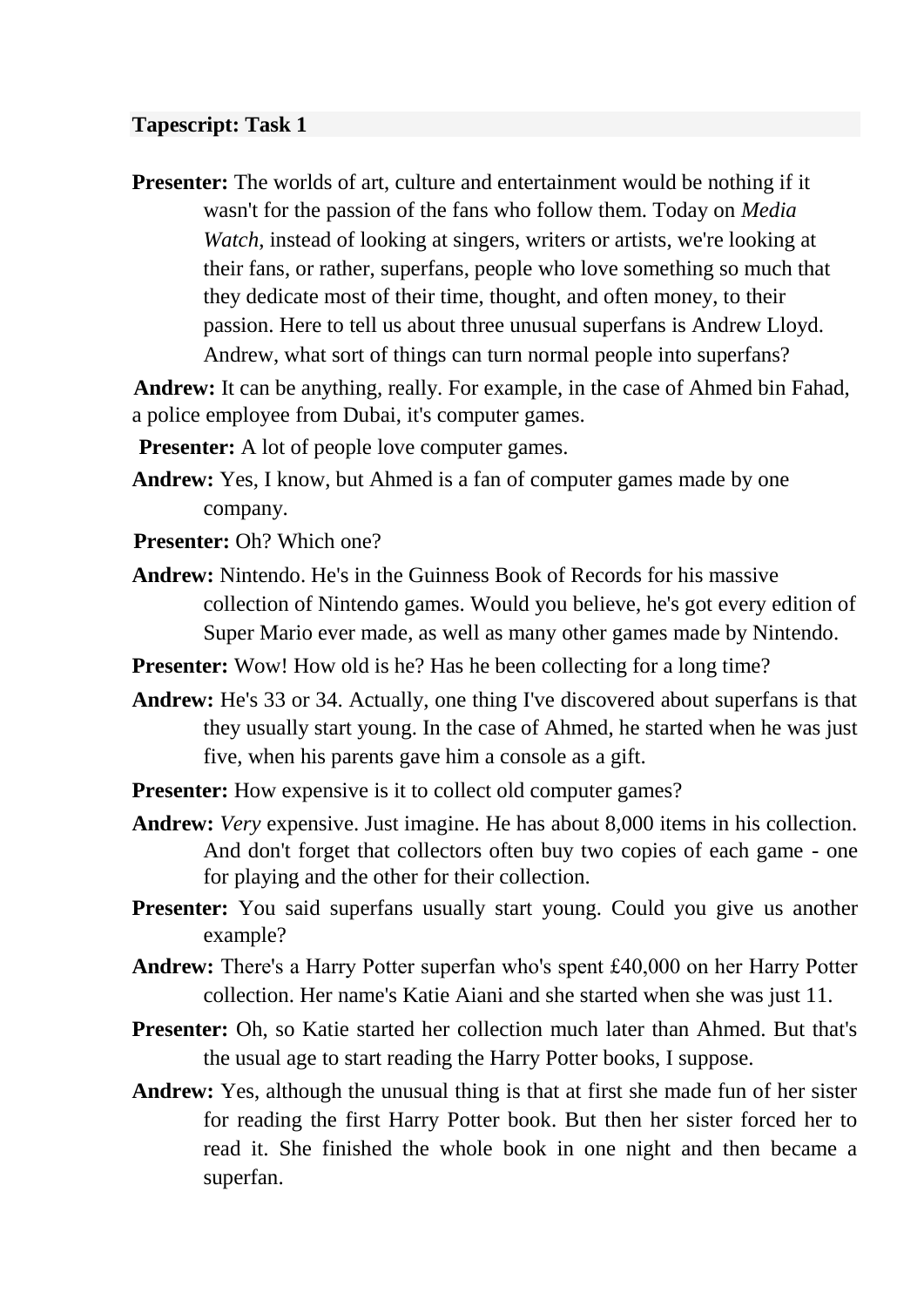**Presenter:** What's the most unusual object in her collection?

- **Andrew:** Probably a personal letter that the author JK Rowling wrote to her. She actually tattooed some of the words from the letter onto her arm!
- **Presenter:** That's the thing with superfans, isn't it? They're so passionate they sometimes do crazy things.
- **Andrew:** Yes, like Sarah M.
- **Presenter:** Sarah M? Who's she?
- **Andrew:** They say that Sarah M is the world's most famous superfan. She takes photos with famous people - actors, singers ... She has over 6,000 photos with different celebrities.
- **Presenter:** That's a lot of famous people! Who does she appear with?
- **Andrew:** Basically anybody and everybody who's famous. Lady Gaga, Harry Styles, Miley Cyrus . There are lots of famous people who know her really well by now.
- **Presenter:** How old is she?
- **Andrew:** Eighteen, I think. And she started young too, when she was 12.
- **Presenter:** So, how does she do it? Usually stars don't like fans coming up and asking for photos.
- **Andrew:** People always ask her that. And she tells them that you have to be polite and respectful. She always asks the celebrity first if they're happy for her to take the photo. If they say no, she immediately leaves them alone. She never tries to force them.
- **Presenter:** That's good.
- **Andrew:** Yes. Another thing she does is say positive things about famous people, you know, she doesn't spend her time criticising them. Also, she never tries to sell her photos. She just likes collecting them.
- **Presenter:** But how does she know where the famous people are going to be?
- **Andrew:** Well, she lives in Los Angeles, which helps. She knows the city and area well, so she knows where all the famous people stay and hang out. And she's also friends with lots of professional photographers. But she works hard. For example, if a British singer comes to LA she finds out what time the plane arrives, what time the concert is, which hotel they're going to stay at so it isn't just a question of luck. Another thing about her is that she finds out about lots of young actors and singers who aren't incredibly famous yet, and then gets photos before they become mega-famous.
- **Presenter:** I suppose that's what you have to do if you want to be the world's biggest superfan.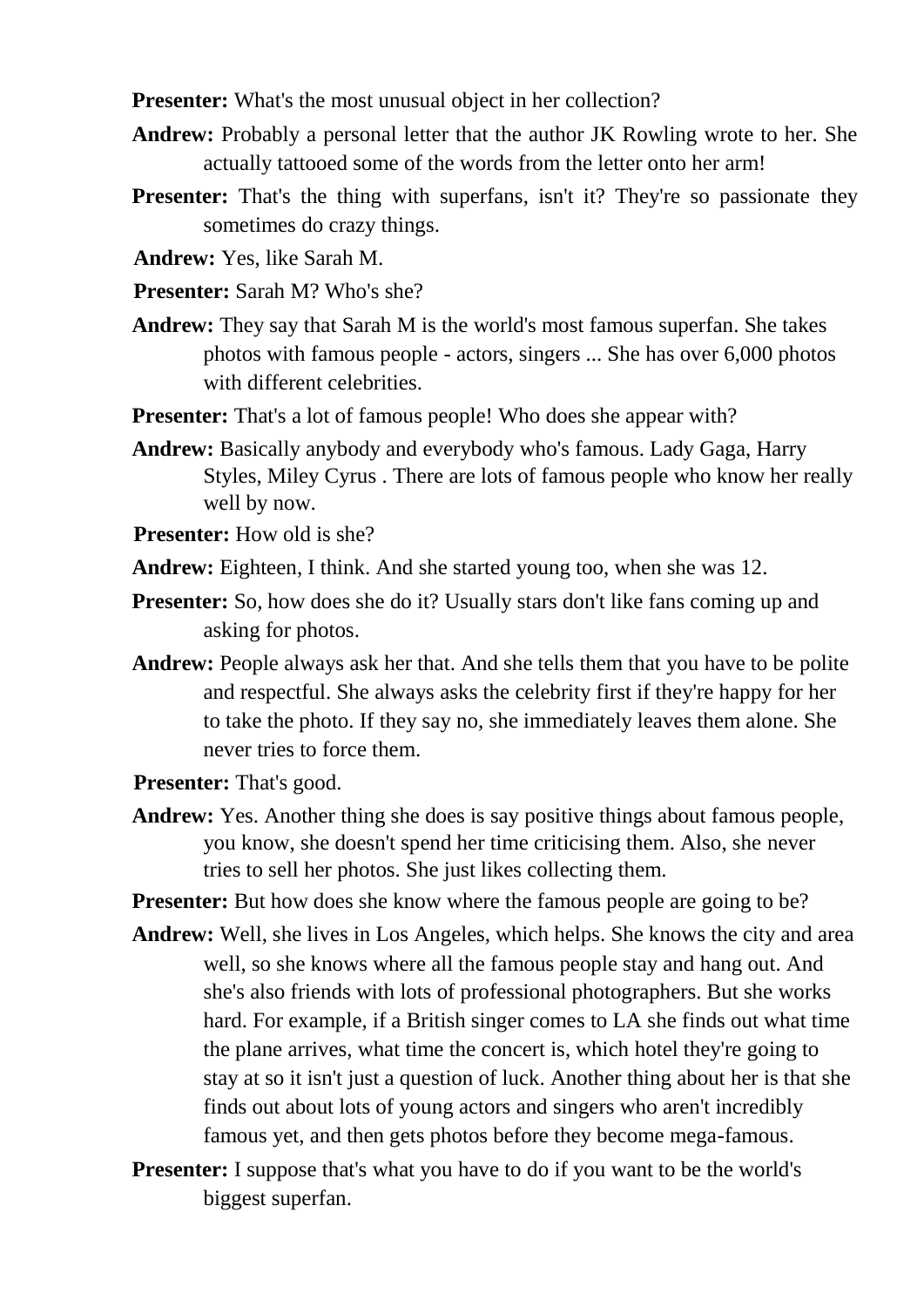**Andrew:** Yeah. The strange thing is that by appearing in so many photos with so many different people, she's become famous herself! Lots of teenagers ask *her* for photos and autographs!

### *Now listen again.*

#### **Tapescript: Task 2**

I decided I would take a gap year when I was in my last year of secondary school. My parents wanted me to go straight to university - they were keen for me to get qualified and start on a career. But I didn't want that. I was only eighteen and I knew that once I started my profession I'd be stuck there until I retired, when I'm 65 or even 70 - who knows what the law will be by then?

I also felt I should get some experience of life, away from everything I'd ever known, you know, school and family. I thought that if I learnt to stand on my own two feet, I'd be able to cope with university better and get more out of my time there. I've heard that some students are so shocked by the changes in their lifestyle when they leave home that they give up university after only a month or two. I didn't want to risk that happening to me. So, I borrowed lots of travel books from the library and started to plan my special year. Whenever I got stressed with my school work I would look at the programme I'd made and dream of all the countries I was going to see. It kept me going and really encouraged me to work hard - it's good to have goals and aims in life, I think it gives you a purpose. Of course all this would cost me money, even if I stayed in the most basic of hotels and travelled by bus or train, not by plane, so I started to look for jobs I could do on my way round the world, and that's how I finalised my tour - by going to the countries where I could get employment.

I started off in September, after I'd got my exam results, and I went to pick fruit in France. Not very far and not very unusual, you may think, but I had a fabulous time. I met loads of other gap year students and in just a month I brushed up my French, which proved to be useful when I got to Vietnam later in the year. Then I moved on to Greece, where I worked in a bar on an island, and then on to South Africa, where I got a job on a farm. That was amazing - I learnt so much about working the land. And the animals I saw - ones I'd only ever seen in a zoo before. After that I travelled in the Far East as a tourist, so by the time I reached Australia I was broke. As the language was no problem I easily found two jobs, working as a waiter at night and dog-walking by day. When I left there I missed my fourlegged friends. I spent the next three months in the United States and Brazil before coming home.

My friends were amazed at how I'd changed - I'd become more confident and I'd changed physically, much thinner. That was because of all the hard work I'd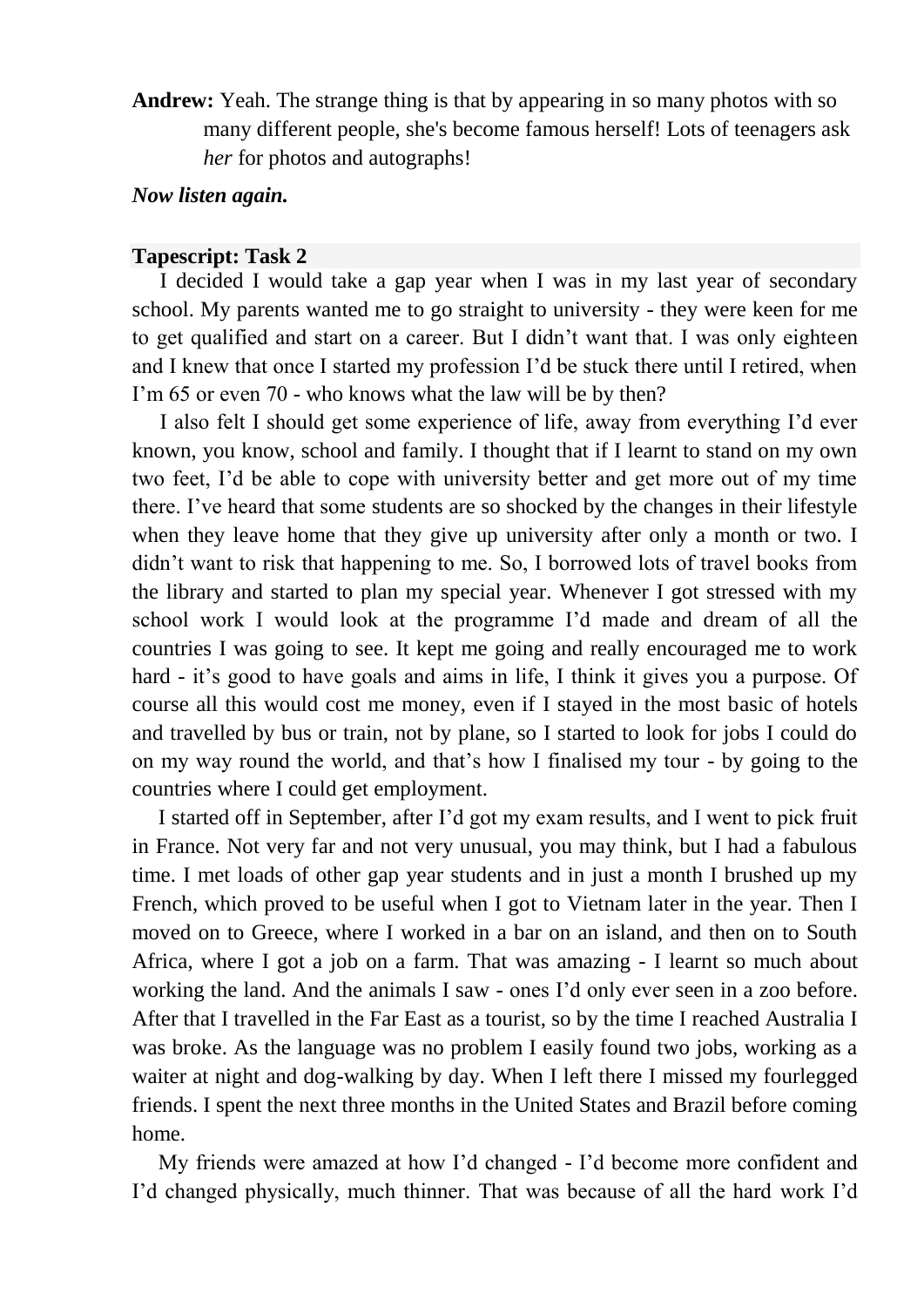done, and sometimes I had been too poor to buy much food! But it had been the most amazing year of my life - and life-changing. During the year I'd grown to love animals so much I decided to give up my plan to go to university and become a farmer. My parents were so upset at first, but now they can see I'm happier than I've ever been. I'd recommend a gap year to anyone - you just never know how it'll turn out!

*Now listen again.*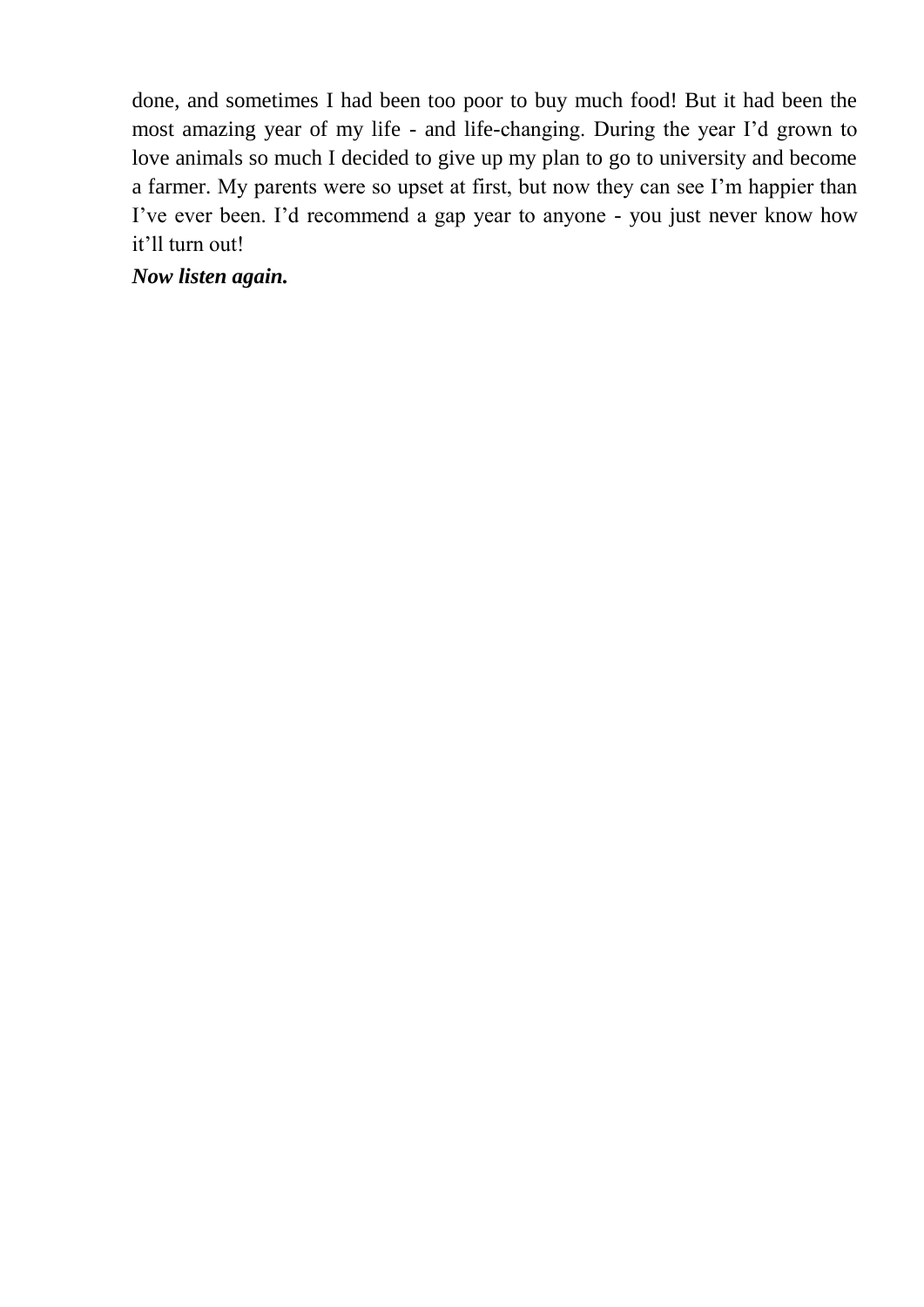# **KEYS**

## **LISTENING**

| ası<br>m |  |
|----------|--|
|----------|--|

| 1.               | B              |
|------------------|----------------|
| 2.               | $\overline{A}$ |
| $\overline{3}$ . | $\overline{B}$ |
| 4.               | $\mathbf{A}$   |
| 5.               | $\overline{C}$ |
| 6.               | $\mathbf{A}$   |
| 7.               | $\overline{C}$ |
| 8.               | B              |
| 9.               | $\overline{C}$ |

### **Task 2.**

| 10. | B                  |
|-----|--------------------|
| 11. | Α                  |
| 12. | B                  |
| 13. | B                  |
| 14. | $\overline{\rm C}$ |
| 15. | B                  |

### **READING**

# **Task 1.**

| 1.                | $\overline{B}$          |
|-------------------|-------------------------|
| 2.                | $\overline{C}$          |
|                   | $\overline{\mathsf{D}}$ |
| $\frac{3}{4}$     | $\overline{B}$          |
| $\overline{5}$ .  | $\mathbf{A}$            |
| 6.                | ${\bf E}$               |
| 7.                | $\overline{A}$          |
| 8.                | $\overline{C}$          |
| 9.                | $\overline{A}$          |
| 10.               | $\overline{D}$          |
| 11.               | $\overline{\mathsf{C}}$ |
| 12.               | $\bf{B}$                |
| 13.               | E                       |
| 14.               | D                       |
| $\overline{15}$ . | E                       |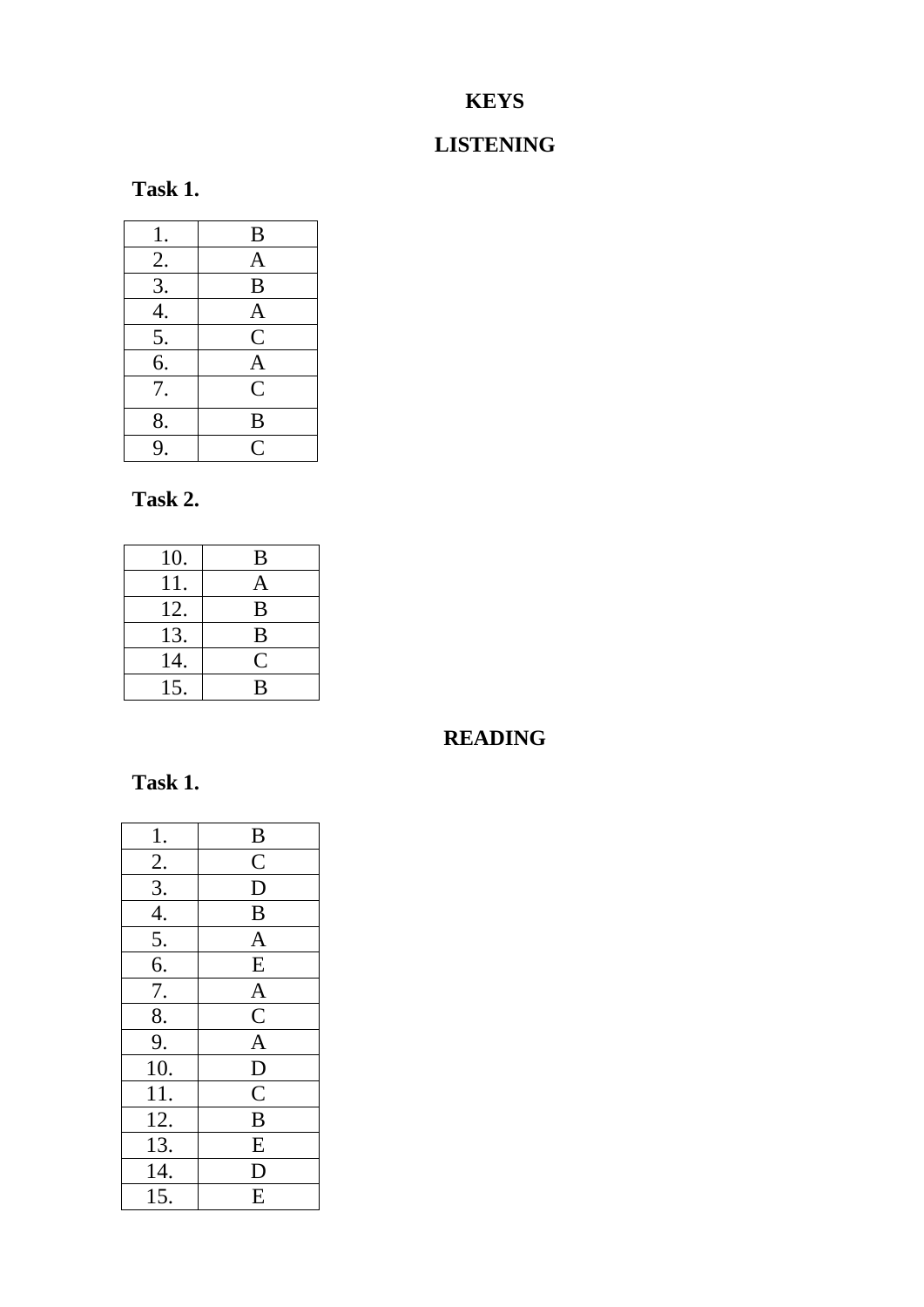## **USE OF ENGLISH**

## **Task 1**

|    | <b>BASIS</b>        |
|----|---------------------|
|    | <b>APPREHENSIVE</b> |
|    | <b>DIVERSION</b>    |
|    | <b>MASTERY</b>      |
|    | <b>SIGNIFICANT</b>  |
| 6. | <b>UNDENIABLY</b>   |
|    | <b>VIGOROUS</b>     |
|    | <b>DEPRESSION</b>   |

### **Task 2**

| 9.  | takes it for granted                   |
|-----|----------------------------------------|
| 10. | is no college I would rather           |
| 11. | come to a decision                     |
| 12. | had missed her flight, she would       |
| 13. | me to brush up my French               |
| 14. | for keeping/putting her in the picture |

# **Task 3**

| 15. | 3 |
|-----|---|
| 16. | 4 |
| 17. | 5 |
| 18. |   |
| 19. | 6 |
| 20. | 2 |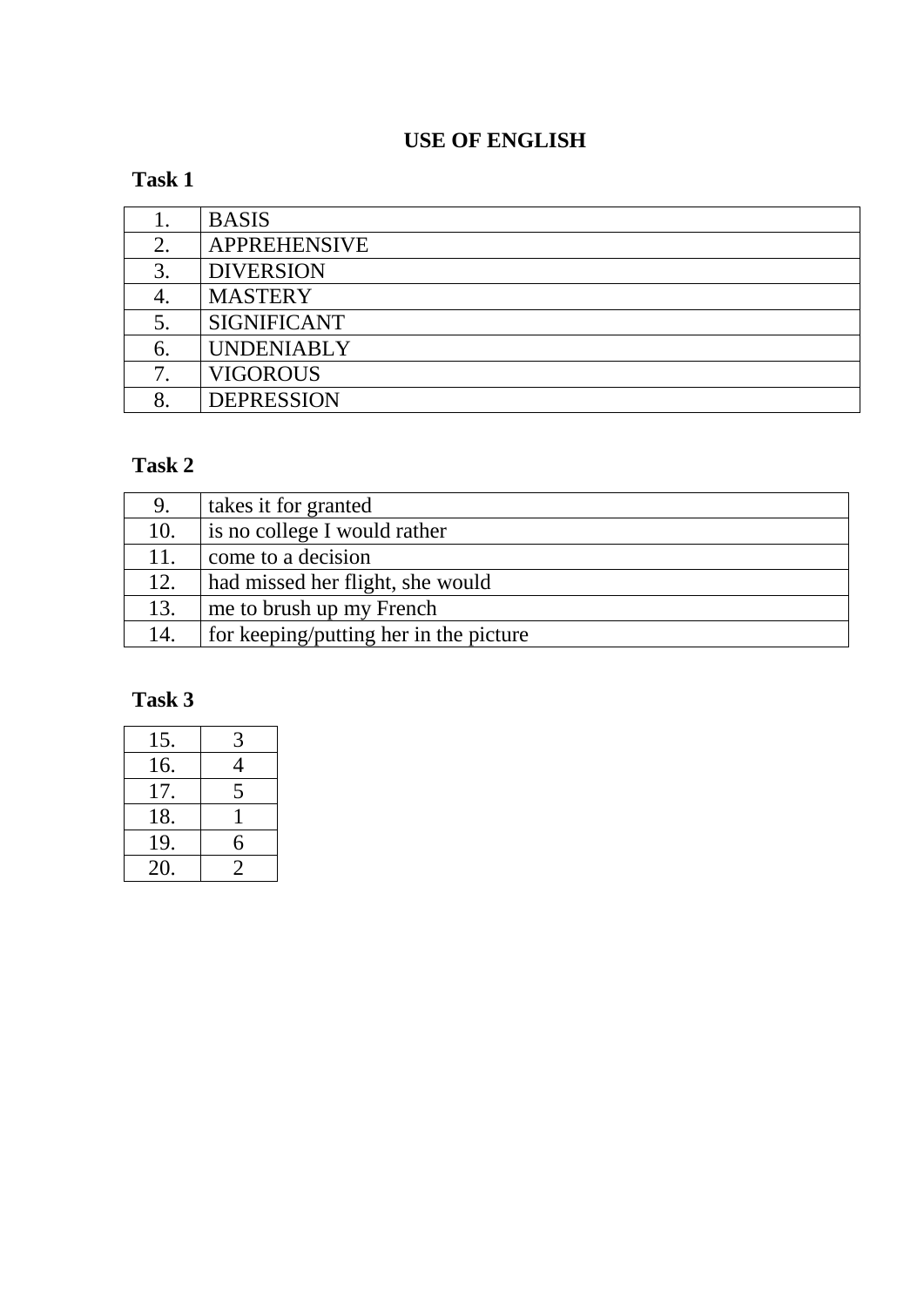#### **Критерии оценивания и подсчет баллов**

**Listening** –максимальное количество баллов **15. Задание проверяется по ключам. Каждый правильный ответ оценивается в 1 балл.** За неверный ответ или отсутствие ответа выставляется 0 баллов.

**Reading -** максимальное количество баллов **15. Задание проверяется по ключам. Каждый правильный ответ оценивается в 1 балл.** За неверный ответ или отсутствие ответа выставляется 0 баллов.

**Use of English -** максимальное количество баллов **20. Задание проверяется по ключам. Каждый правильный ответ оценивается в 1 балл.** За неверный ответ или отсутствие ответа выставляется 0 баллов. В вопросах 1-14 учитывается орфография. При наличии орфографической ошибки балл не начисляется.

**Writing -** максимальное количество баллов **10. Задание оценивается по Критериям оценивания.** 

**При подведении итогов баллы за все конкурсы суммируются.** 

**Максимальное количество баллов за все конкурсы – 60 баллов.**

**Оценивание письменной речи** производится по составленным методической комиссией Критериям оценивания и включает следующие этапы:

- фронтальная проверка одной (случайно выбранной и отксерокопированной для всех экспертов) работы;

- обсуждение выставленных оценок с целью выработки сбалансированной модели проверки;

- индивидуальная проверка работ: каждая работа проверяется в обязательном порядке двумя экспертами, которые работают независимо друг от друга (никаких пометок на оригиналах работ не допускается, эксперты работают со сканами работ участников), каждый эксперт заносит свои оценки в свой протокол оценивания;

- если расхождение в оценках экспертов не превышает двух баллов, то выставляется средний балл. Например, если первый эксперт ставит 9 балов, а второй 8 баллов, выставляется итоговая оценка в 9 баллов; если первый эксперт ставит 9 балов, а второй 7 баллов, выставляется итоговая оценка в 8 баллов;

В сложных случаях (при расхождении оценок членов жюри в 3 балла) письменная работа перепроверяется третьим членом жюри из числа наиболее опытных экспертов. Оценка третьего эксперта является окончательной и заносится в итоговую ведомость (при условии, что оценка третьего эксперта отличается от оценки предыдущих экспертов не более, чем на три балла).

При расхождении оценок двух членов жюри в четыре и более баллов или при расхождении оценки третьего эксперта с оценками предыдущих экспертов в четыре и более баллов работа проверяется комиссией. Комиссия формируется председателем жюри. В комиссию должны войти председатель жюри и все эксперты, принимавшие участие в проверке данной работы. Решение об итоговой оценке работы принимает председатель жюри.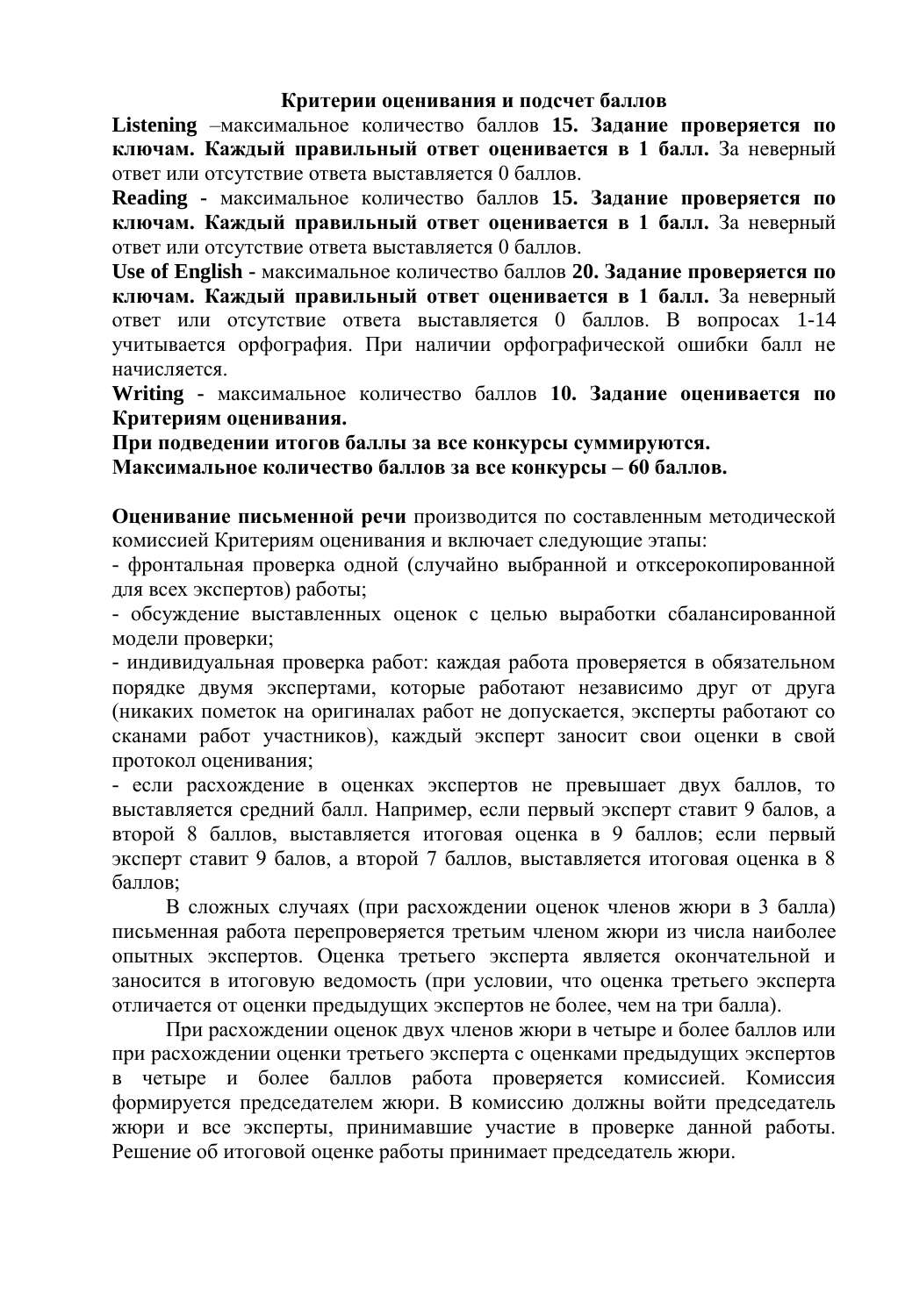## WRITING – КРИТЕРИИ ОЦЕНИВАНИЯ

Максимальное количество баллов: 10

Внимание! При оценке 0 по критерию «Содержание» выставляется общая оценка 0.

| Содержание        | Организация     | Лексика        | Грамматика     | Орфография и |
|-------------------|-----------------|----------------|----------------|--------------|
| (максимум 3       | (максимум 2     | (максимум 2    | (максимум 2    | пунктуация   |
| балла)            | балла)          | балла)         | балла)         | (максимум 1  |
|                   |                 |                |                | балл)        |
| 3 балла           |                 |                |                |              |
| Коммуникативна    |                 |                |                |              |
| я задача          |                 |                |                |              |
| полностью         |                 |                |                |              |
| решена – дан      |                 |                |                |              |
| заголовок,        |                 |                |                |              |
| определены        |                 |                |                |              |
| основные черты,   |                 |                |                |              |
| приведено         |                 |                |                |              |
| мнение автора с   |                 |                |                |              |
| аргументами ли    |                 |                |                |              |
| примерами о       |                 |                |                |              |
| том, как          |                 |                |                |              |
| измениться        |                 |                |                |              |
| жизнь автора без  |                 |                |                |              |
| телевизора, дано  |                 |                |                |              |
| интересное        |                 |                |                |              |
| заключение.       |                 |                |                |              |
| Объем работы      |                 |                |                |              |
| либо              |                 |                |                |              |
| соответствует     |                 |                |                |              |
| заданному, либо   |                 |                |                |              |
| отклоняется от    |                 |                |                |              |
| него не более чем |                 |                |                |              |
| на 10% в сторону  |                 |                |                |              |
| увеличения.       |                 |                |                |              |
| 2 балла           | 2 балла         | 2 балла        | 2 балла        |              |
| Коммуникативна    | Работа не       | Участник       | Участник       |              |
| я задача решена   | содержит        | демонстрирует  | демонстрирует  |              |
| частично. В       | ошибок с точки  | словарный      | грамотное и    |              |
| работе не         | зрения          | запас,         | уместное       |              |
| раскрыт один из   | КОМПОЗИЦИИ:     | достаточный    | употребление   |              |
| перечисленных в   | имеется четкая  | для выполнения | грамматических |              |
| задании           | структура.      | задания В      | структур. В    |              |
| аспектов, или два | Отсутствуют     | работе         | работе         |              |
| аспекта           | нарушения       | содержатся 1-2 | содержатся 1-2 |              |
| раскрыты не       | ЛОГИКИ          | негрубые       | негрубые       |              |
| полностью.        | изложения,      | лексические    | грамматические |              |
|                   | используются    | ошибки.        | ошибки.        |              |
|                   | средства        |                |                |              |
|                   | логической      |                |                |              |
|                   | связи.          |                |                |              |
|                   | Есть деление на |                |                |              |
|                   | абзацы.         |                |                |              |